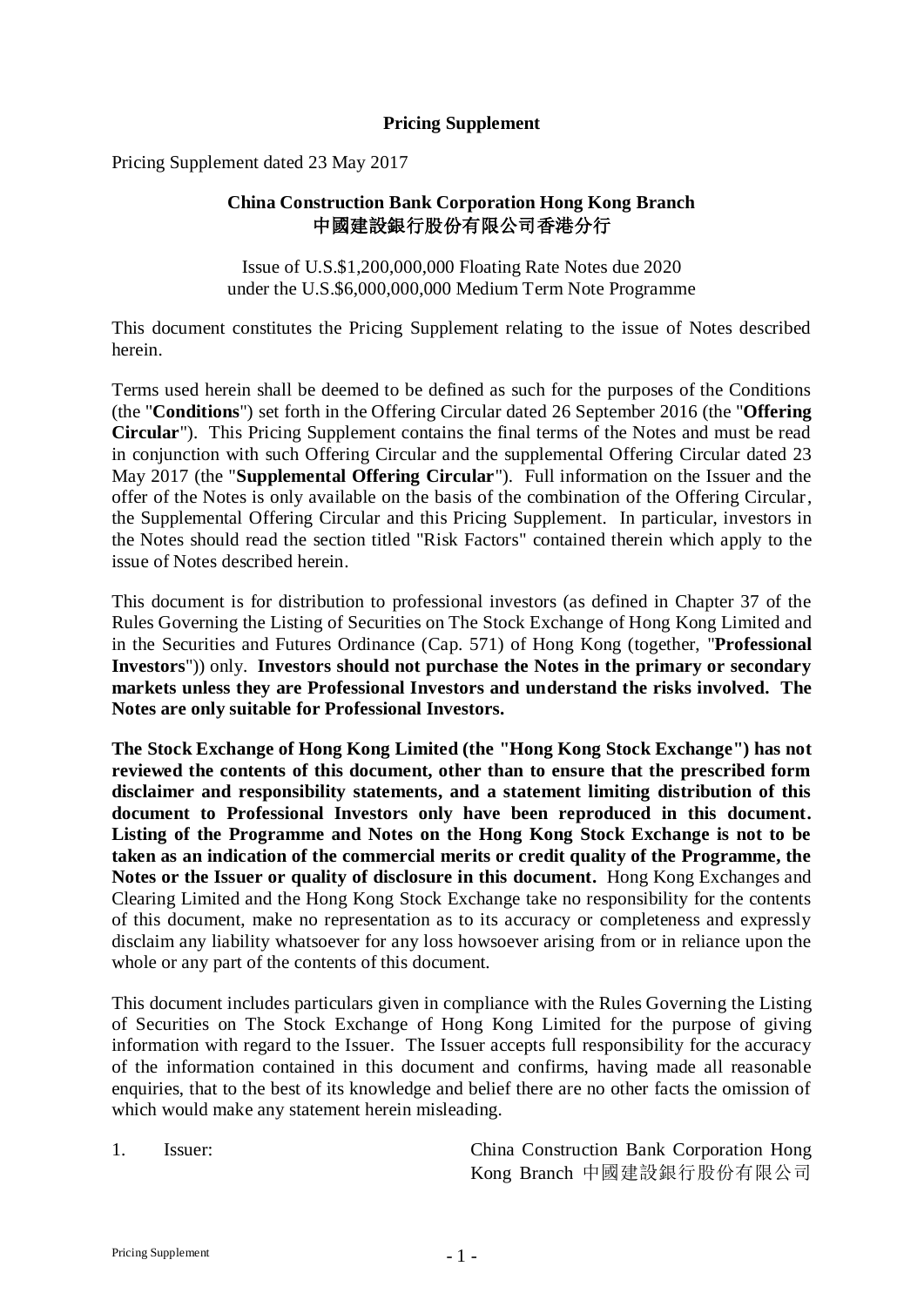香港分行 2. (i) Series Number: 038 (ii) Tranche Number: 001 3. Specified Currency or Currencies: United States dollar ("**U.S.\$**" or "**USD**") 4. Aggregate Nominal Amount: U.S.\$1,200,000,000 5. (i) Issue Price: 100 per cent. of the Aggregate Nominal Amount (ii) Net Proceeds: Approximately U.S.\$1,197,600,000 6. (i) Specified Denominations: U.S.\$200,000 and integral multiples of U.S.\$1,000 in excess thereof (ii) Calculation Amount: U.S.\$1,000 7. (i) Issue Date: 31 May 2017 (ii) Interest Commencement Date: Issue Date 8. Maturity Date: Interest Payment Date falling in or nearest to May 2020 9. Interest Basis: 3-month USD LIBOR + 0.77 per cent. Floating Rate (further particulars specified below) 10. Redemption/Payment Basis: Redemption at par 11. Change of Interest Basis or Redemption/Payment Basis: Not Applicable 12. Put/Call Options: Not Applicable 13. Listing: Hong Kong NASDAQ Dubai Singapore (i) Listing and Admission to trading (for NASDAQ Dubai) Application has been, or will be, made by the

Issuer (or on its behalf) for the Notes to be admitted to the Official List maintained by the Dubai Financial Services Authority and to trading on NASDAQ Dubai with effect from on or about 31 May 2017

(ii) Estimate of total expenses related to admission to trading NASDAQ Dubai U.S.\$2,000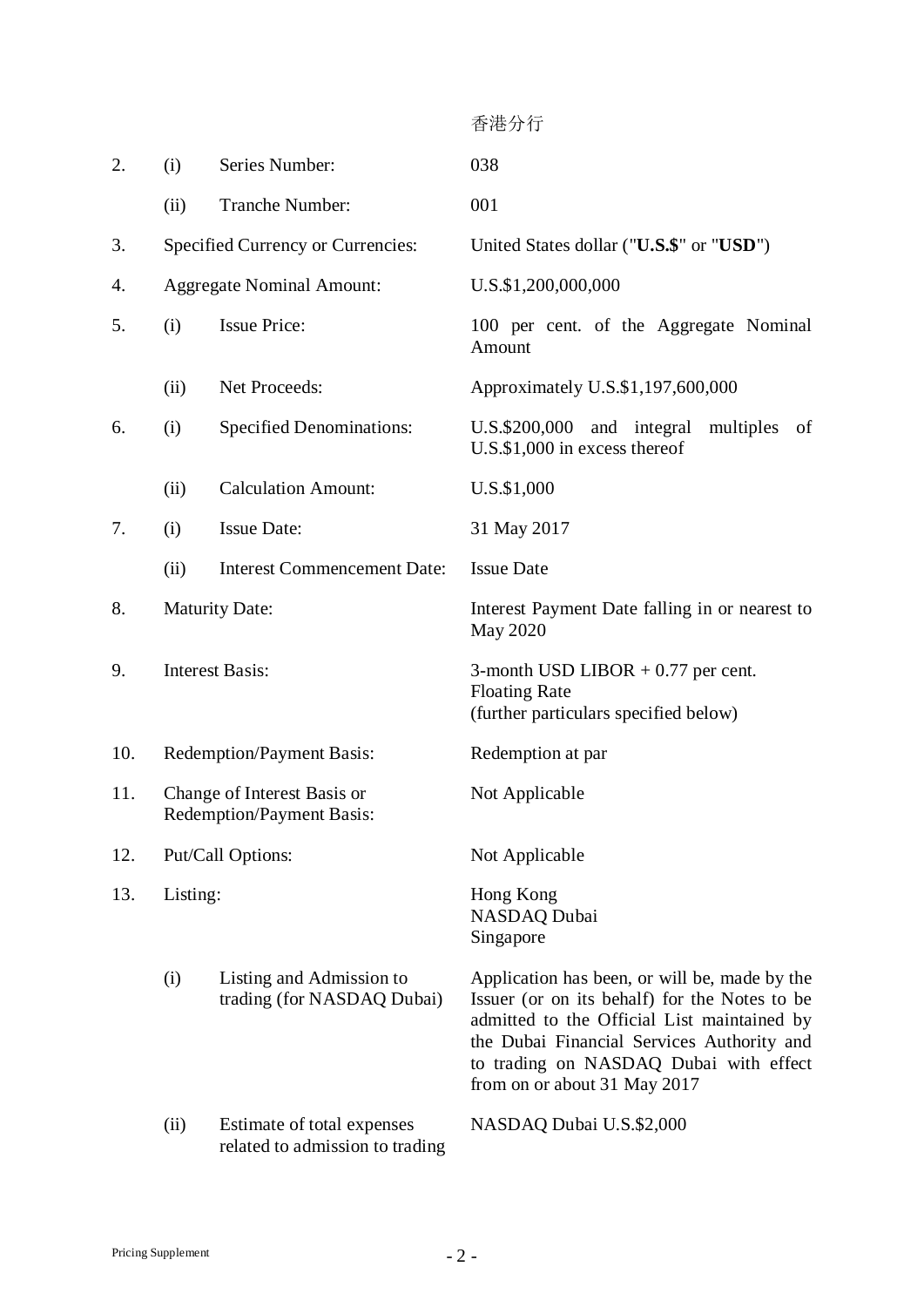(for NASDAQ Dubai):

14. Method of distribution: Syndicated

# **Provisions relating to Interest (if any) Payable**

| 15. |                                | <b>Fixed Rate Note Provisions:</b>                                                                                                     | Not Applicable                                                                                                                                                                                                                                                                                                                                                                                            |
|-----|--------------------------------|----------------------------------------------------------------------------------------------------------------------------------------|-----------------------------------------------------------------------------------------------------------------------------------------------------------------------------------------------------------------------------------------------------------------------------------------------------------------------------------------------------------------------------------------------------------|
| 16. | Floating Rate Note Provisions: |                                                                                                                                        | Applicable                                                                                                                                                                                                                                                                                                                                                                                                |
|     | (i)                            | Interest Period(s):                                                                                                                    | The period beginning on and including the<br>Interest Commencement Date and ending on<br>but excluding the first Interest Payment Date<br>and each successive period beginning on and<br>including an Interest Payment Date and ending<br>on but excluding the next succeeding Interest<br>Payment Date, subject to adjustment in<br>accordance with the Business Day Convention<br>set out in (iv) below |
|     | (ii)                           | <b>Specified Interest Payment</b><br>Dates:                                                                                            | 28 February, 31 May, 31 August and 30<br>November in each year, commencing on 31<br>August 2017 up to and including the Maturity<br>Date, subject in each case to adjustment in<br>accordance with the Business Day Convention<br>set out in (iv) below                                                                                                                                                   |
|     | (iii)                          | <b>Interest Commencement</b><br>Date:                                                                                                  | <b>Issue Date</b>                                                                                                                                                                                                                                                                                                                                                                                         |
|     | (iv)                           | <b>Business Day Convention:</b>                                                                                                        | Modified Following Business Day Convention                                                                                                                                                                                                                                                                                                                                                                |
|     | (v)                            | <b>Business Centre(s)</b><br>(Condition $5(j)$ ):                                                                                      | Not Applicable                                                                                                                                                                                                                                                                                                                                                                                            |
|     | (vi)                           | Manner in which the $Rate(s)$<br>of Interest is/are to be<br>determined:                                                               | <b>Screen Rate Determination</b>                                                                                                                                                                                                                                                                                                                                                                          |
|     | (vii)                          | Party responsible for<br>calculating the Rate(s) of<br><b>Interest and Interest</b><br>Amount $(s)$ (if not the<br>Calculation Agent): | Not Applicable                                                                                                                                                                                                                                                                                                                                                                                            |
|     | (viii)                         | <b>Screen Rate Determination</b><br>(Condition $5(b)(iii)(B)$ ):                                                                       |                                                                                                                                                                                                                                                                                                                                                                                                           |
|     |                                | - Reference Rate:                                                                                                                      | 3-month USD LIBOR                                                                                                                                                                                                                                                                                                                                                                                         |
|     |                                | - Interest Determination                                                                                                               | The day falling two Business Days in London for                                                                                                                                                                                                                                                                                                                                                           |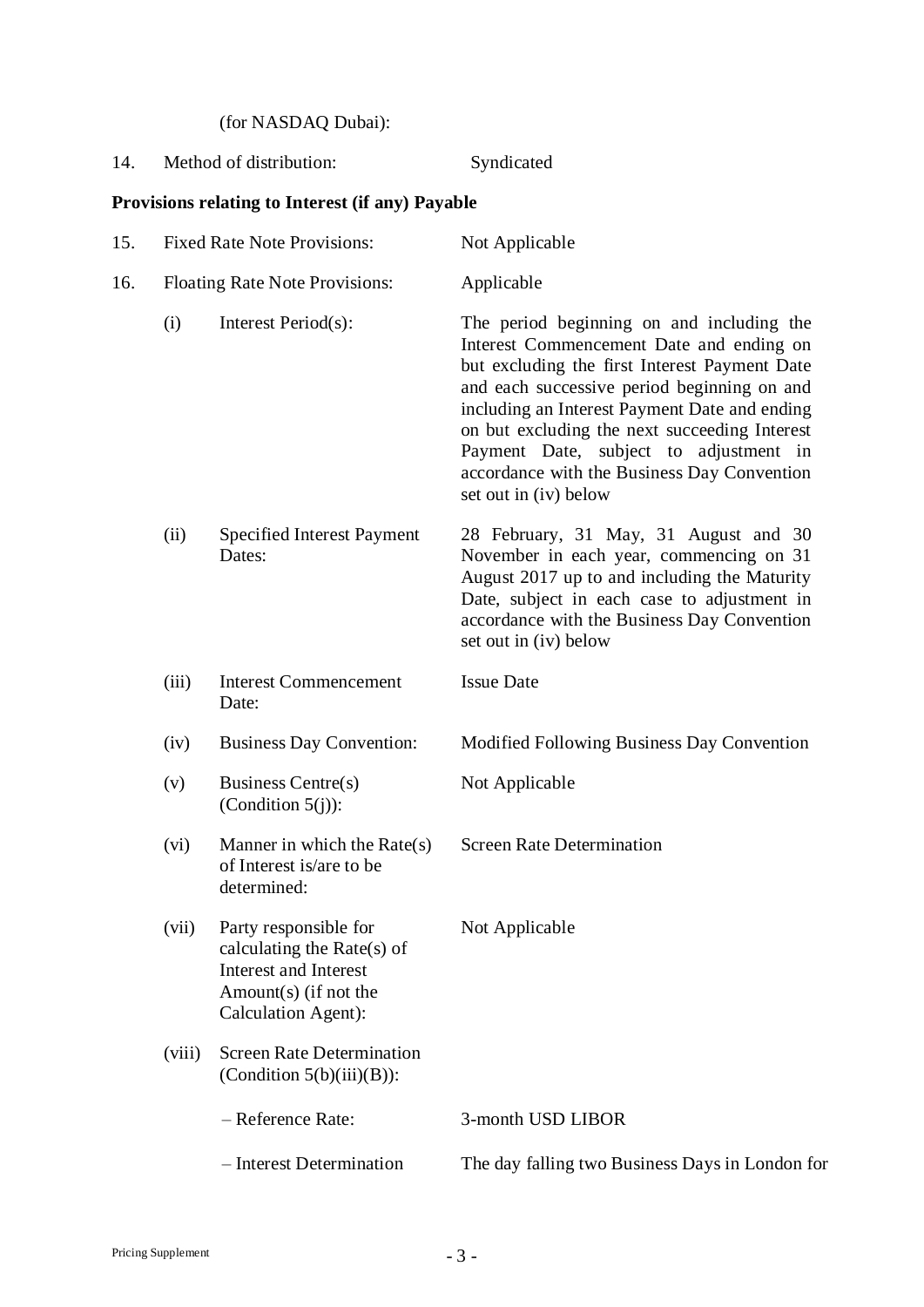|                                          |                                 | Date:                                                                                                                                                                                                                     | U.S. Dollar prior to the first day of the relevant<br>Interest Accrual Period and, for the purposes of<br>this definition of "Interest Determination Date",<br>"Business Day" shall mean a day (other than a<br>Saturday or Sunday) on which commercial banks<br>and foreign exchange markets settle payments in<br>London |
|------------------------------------------|---------------------------------|---------------------------------------------------------------------------------------------------------------------------------------------------------------------------------------------------------------------------|----------------------------------------------------------------------------------------------------------------------------------------------------------------------------------------------------------------------------------------------------------------------------------------------------------------------------|
|                                          |                                 | - Relevant Screen Page:                                                                                                                                                                                                   | Reuters Page LIBOR01                                                                                                                                                                                                                                                                                                       |
|                                          |                                 | - Relevant Time:                                                                                                                                                                                                          | 11.00 a.m. London time                                                                                                                                                                                                                                                                                                     |
|                                          |                                 | - Relevant Financial Centre:                                                                                                                                                                                              | London                                                                                                                                                                                                                                                                                                                     |
|                                          | (ix)                            | <b>ISDA</b> Determination<br>(Condition $5(b)(iii)(A)$ ):                                                                                                                                                                 | Not Applicable                                                                                                                                                                                                                                                                                                             |
|                                          | (x)                             | $Margin(s)$ :                                                                                                                                                                                                             | $+0.77$ per cent. per annum                                                                                                                                                                                                                                                                                                |
|                                          | (xi)                            | Minimum Rate of Interest:                                                                                                                                                                                                 | Not Applicable                                                                                                                                                                                                                                                                                                             |
|                                          | (xii)                           | Maximum Rate of Interest:                                                                                                                                                                                                 | Not Applicable                                                                                                                                                                                                                                                                                                             |
|                                          | (xiii)                          | Fraction<br>Count<br>Day<br>(Condition $5(j)$ ):                                                                                                                                                                          | Actual/360                                                                                                                                                                                                                                                                                                                 |
|                                          | (xiv)                           | Fall back provisions,<br>rounding provisions,<br>denominator and any other<br>terms relating to the method<br>of calculating interest on<br>Floating Rate Notes, if<br>different from those set out in<br>the Conditions: | Not Applicable                                                                                                                                                                                                                                                                                                             |
| 17.                                      |                                 | Zero Coupon Note Provisions:                                                                                                                                                                                              | Not Applicable                                                                                                                                                                                                                                                                                                             |
| 18.                                      | Provisions:                     | <b>Index-Linked Interest Note</b>                                                                                                                                                                                         | Not Applicable                                                                                                                                                                                                                                                                                                             |
| 19.                                      |                                 | Dual Currency Note Provisions:                                                                                                                                                                                            | Not Applicable                                                                                                                                                                                                                                                                                                             |
| <b>Provisions relating to Redemption</b> |                                 |                                                                                                                                                                                                                           |                                                                                                                                                                                                                                                                                                                            |
| 20.                                      | Call Option:                    |                                                                                                                                                                                                                           | Not Applicable                                                                                                                                                                                                                                                                                                             |
| 21.                                      | Put Option:                     |                                                                                                                                                                                                                           | Not Applicable                                                                                                                                                                                                                                                                                                             |
| 22.                                      | Final Redemption Amount of each |                                                                                                                                                                                                                           | U.S.\$1,000 per Calculation Amount                                                                                                                                                                                                                                                                                         |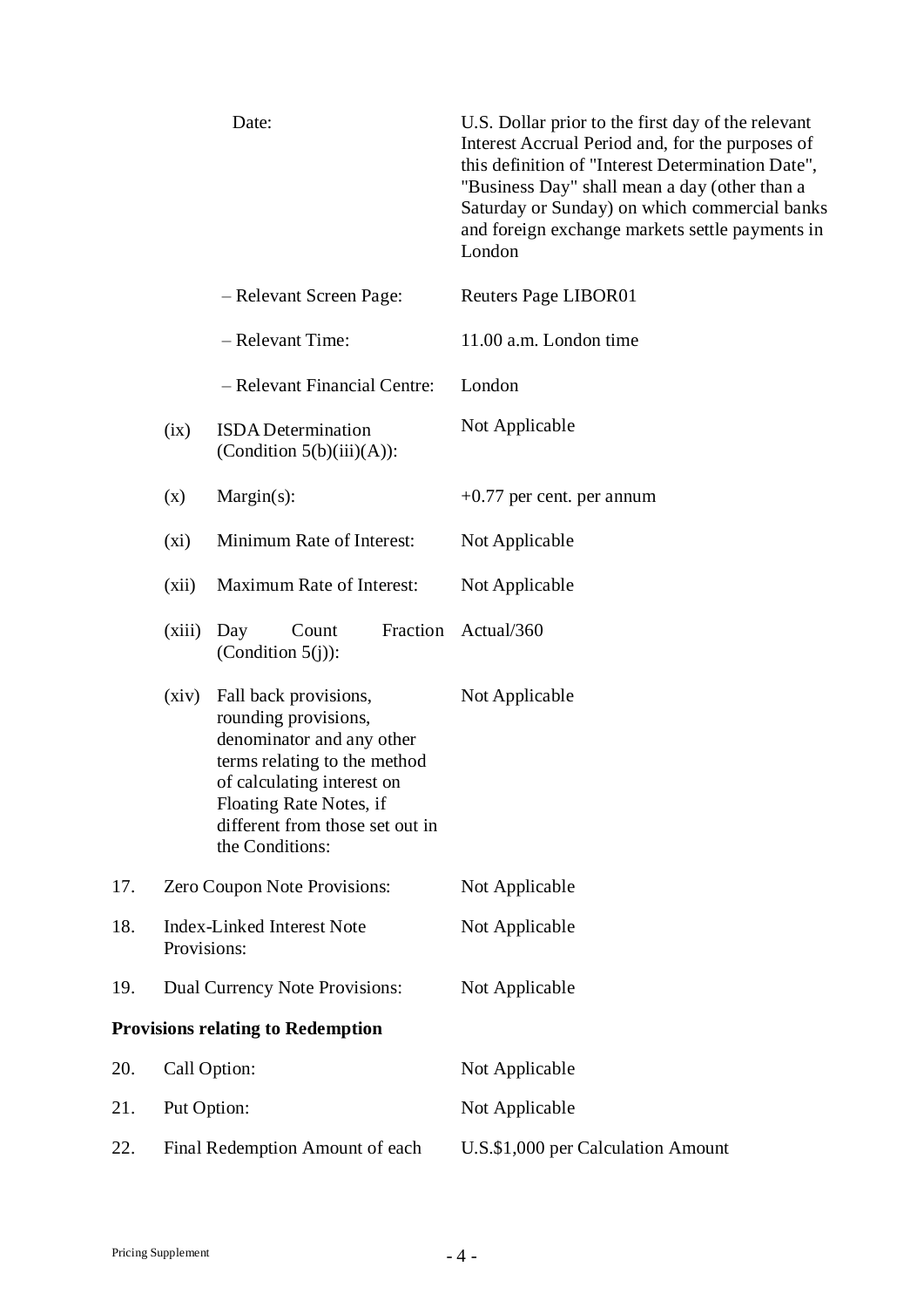Note:

Early Redemption Amount(s) per Calculation Amount payable on redemption for taxation reasons (Condition  $6(c)$  or, where otherwise specified herein, Condition 6(d) or Condition  $6(e)$  or an Event of Default (Condition 10) and/or the method of calculating the same (if required or if different from that set out in the Conditions):

#### **General Provisions applicable to the Notes**

| 24. | Form of Notes:                                                                                                                                                                                                                                                                                   | <b>Registered Notes:</b>                                                                                                                                                                                  |  |
|-----|--------------------------------------------------------------------------------------------------------------------------------------------------------------------------------------------------------------------------------------------------------------------------------------------------|-----------------------------------------------------------------------------------------------------------------------------------------------------------------------------------------------------------|--|
|     |                                                                                                                                                                                                                                                                                                  | Registered Notes may not be exchanged for<br>Bearer Notes. The Global Certificate is<br>exchangeable for Certificates in the limited<br>described<br>circumstances<br>in<br>the<br>Global<br>Certificate. |  |
| 25. | Additional Financial Centre(s) or<br>other special provisions relating to<br>payment dates:                                                                                                                                                                                                      | Not Applicable                                                                                                                                                                                            |  |
| 26. | Talons for future Coupons or<br>Receipts to be attached to Definitive<br>Notes (and dates on which such<br>Talons mature):                                                                                                                                                                       | N <sub>o</sub>                                                                                                                                                                                            |  |
| 27. | Details relating to Partly Paid Notes:<br>amount of each payment comprising<br>the Issue Price and date on which<br>each payment is to be made and<br>consequences (if any) of failure to<br>pay, including any right of the Issuer<br>to forfeit the Notes and interest due<br>on late payment: | Not Applicable                                                                                                                                                                                            |  |
| 28. | Details relating to Instalment Notes:<br>amount of each instalment, date on<br>which each payment is to be made:                                                                                                                                                                                 | Not Applicable                                                                                                                                                                                            |  |
| 29. | Redenomination, renominalisation<br>and reconventioning provisions:                                                                                                                                                                                                                              | Not Applicable                                                                                                                                                                                            |  |
| 30. | Other terms or special conditions:                                                                                                                                                                                                                                                               | Not Applicable                                                                                                                                                                                            |  |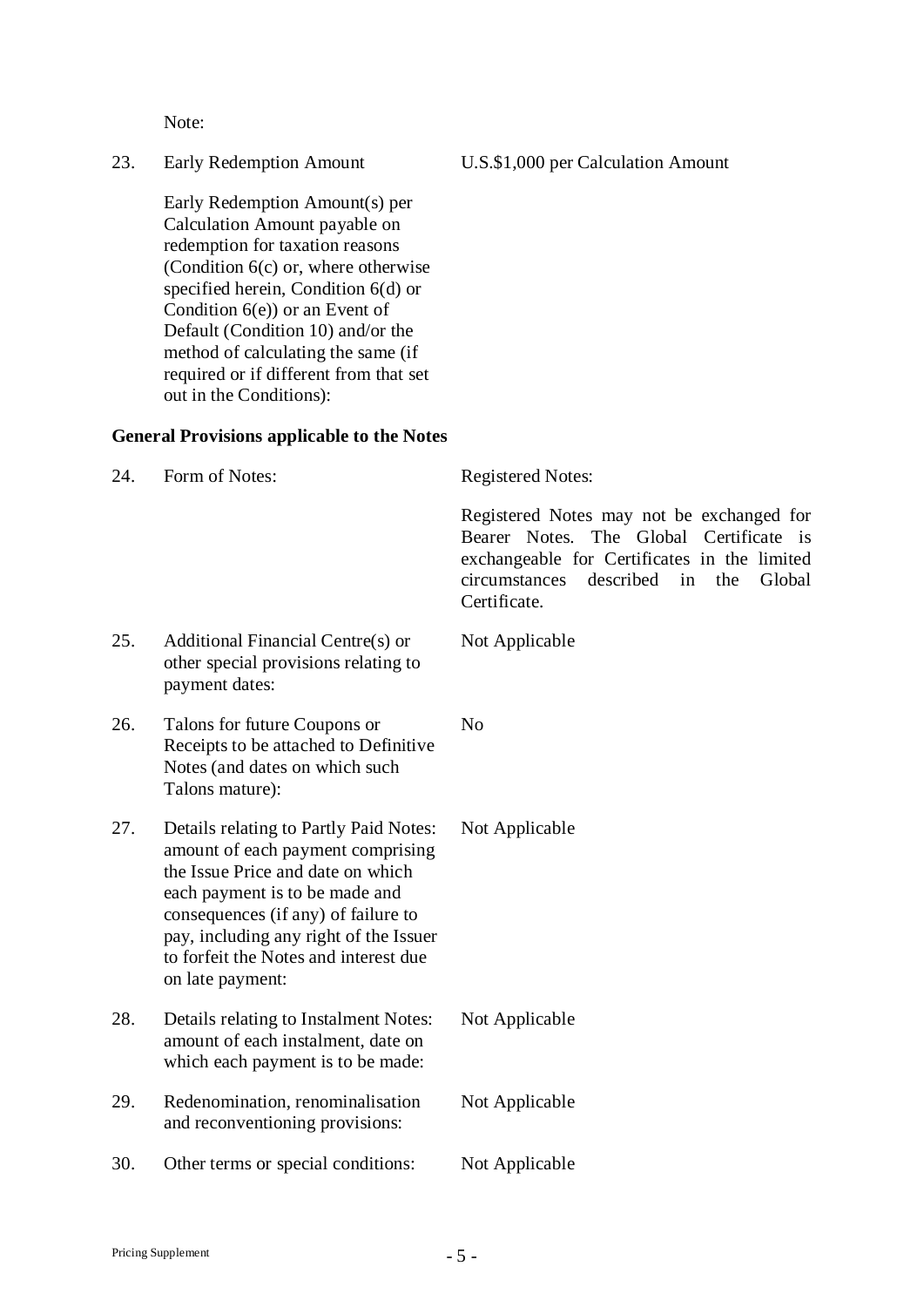## **Distribution**

| 31.          | (i)                           | If syndicated, names of<br>Managers:               | China Construction Bank (Asia) Corporation<br>Limited<br><b>CCB</b> International Capital Limited<br>China<br>Construction<br>Bank<br>Corporation<br>Singapore Branch<br><b>Bank of China Limited</b><br>Bank of China (Hong Kong) Limited<br>China Minsheng Banking Corp., Ltd., Hong<br>Kong Branch<br>Citigroup Global Markets Limited<br>Crédit Agricole Corporate and Investment<br><b>Bank</b><br>First Abu Dhabi Bank PJSC<br>Industrial and Commercial Bank of China<br>(Asia) Limited |
|--------------|-------------------------------|----------------------------------------------------|------------------------------------------------------------------------------------------------------------------------------------------------------------------------------------------------------------------------------------------------------------------------------------------------------------------------------------------------------------------------------------------------------------------------------------------------------------------------------------------------|
|              |                               |                                                    | Industrial and Commercial Bank of China<br>Limited, Singapore Branch<br><b>KGI Asia Limited</b><br>Merrill Lynch International<br>Mizuho Securities Asia Limited<br>Société Générale<br><b>Standard Chartered Bank</b><br>Wells Fargo Securities, LLC                                                                                                                                                                                                                                          |
|              | (ii)                          | Date of Subscription<br>Agreement:                 | effective date of the<br>The<br>Subscription<br>Agreement is 23 May 2017                                                                                                                                                                                                                                                                                                                                                                                                                       |
|              | (iii)                         | Stabilising Manager(s) (if<br>any):                | Any of the Managers appointed and acting in<br>its capacity as stabilising manager                                                                                                                                                                                                                                                                                                                                                                                                             |
| 32.          |                               | If non-syndicated, name of the<br>relevant Dealer: | Not Applicable                                                                                                                                                                                                                                                                                                                                                                                                                                                                                 |
| 33.          | U.S. Selling Restrictions:    |                                                    | Reg. S Category 1; TEFRA not applicable                                                                                                                                                                                                                                                                                                                                                                                                                                                        |
| 34.          |                               | Additional selling restrictions:                   | Not Applicable                                                                                                                                                                                                                                                                                                                                                                                                                                                                                 |
| <b>Yield</b> |                               |                                                    |                                                                                                                                                                                                                                                                                                                                                                                                                                                                                                |
| 35.          | Indication of yield:          |                                                    | Not Applicable                                                                                                                                                                                                                                                                                                                                                                                                                                                                                 |
|              |                               | <b>Operational Information</b>                     |                                                                                                                                                                                                                                                                                                                                                                                                                                                                                                |
| 36.          | ISIN Code:                    |                                                    | XS1622512793                                                                                                                                                                                                                                                                                                                                                                                                                                                                                   |
| 37.          | Common Code:                  |                                                    | 162251279                                                                                                                                                                                                                                                                                                                                                                                                                                                                                      |
| 38.          | <b>CMU</b> Instrument Number: |                                                    | Not Applicable                                                                                                                                                                                                                                                                                                                                                                                                                                                                                 |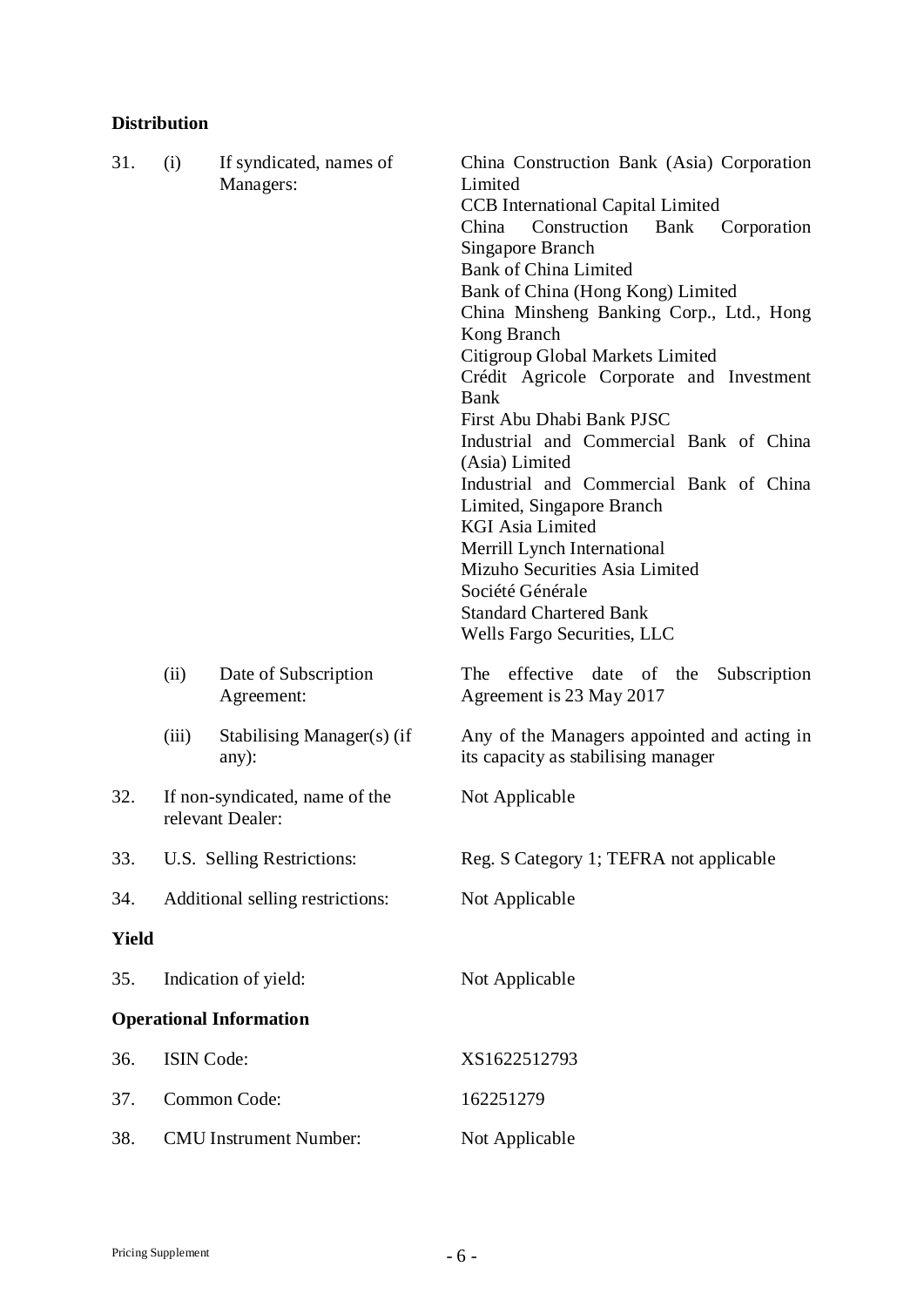| 39.            | Any clearing system(s) other than<br>Euroclear/Clearstream, Luxembourg<br>and the CMU and the relevant<br>identification number(s):                                                   | Not Applicable                                    |  |  |
|----------------|---------------------------------------------------------------------------------------------------------------------------------------------------------------------------------------|---------------------------------------------------|--|--|
| 40.            | Delivery:                                                                                                                                                                             | Delivery against payment                          |  |  |
| 41.            | Additional Paying Agent(s) (if any):                                                                                                                                                  | Not Applicable                                    |  |  |
| 42.            | Ratings:                                                                                                                                                                              | A1 by Moody's Investors Service Hong Kong<br>Ltd. |  |  |
| <b>General</b> |                                                                                                                                                                                       |                                                   |  |  |
| 43.            | The aggregate nominal amount of<br>Notes issued has been translated into<br>U.S. dollars at the rate of $N/A$ ,<br>producing a sum of (for Notes not<br>denominated in U.S. dollars): | Not Applicable                                    |  |  |
| 44.            | In the case of Registered Notes,<br>specify the location of the office of<br>the Registrar if other than Hong<br>Kong/Luxembourg:                                                     | Not Applicable                                    |  |  |
| 45.            | In the case of Bearer Notes, specify<br>the location of the office of the Fiscal<br>Agent if other than London:                                                                       | Not Applicable                                    |  |  |

## **Listing**

This Pricing Supplement comprises the final terms required to list the issue of the Notes described herein pursuant to the U.S.\$6,000,000,000 Medium Term Note Programme of China Construction Bank Corporation Hong Kong Branch 中國建設銀行股份有限公司香港 分行.

## **Stabilising**

In connection with the issue of the Notes, one or more of the Managers named as Stabilising Manager (or persons acting on behalf of any Stabilising Manager(s)) in this Pricing Supplement may over-allot Notes or effect transactions with a view to supporting the price of the Notes at a level higher than that which might otherwise prevail for a limited period after the Issue Date. However, there is no obligation on such Stabilising Manager(s) to do this. Such stabilising, if commenced, may be discontinued at any time, and must be brought to an end after a limited period. Such stabilising shall be in compliance with all applicable laws, regulations and rules.

## **Material Adverse Change Statement**

Save as disclosed in the Supplemental Offering Circular, there has been no significant change in the financial or trading position of the Issuer or of the Group since 31 December 2016 and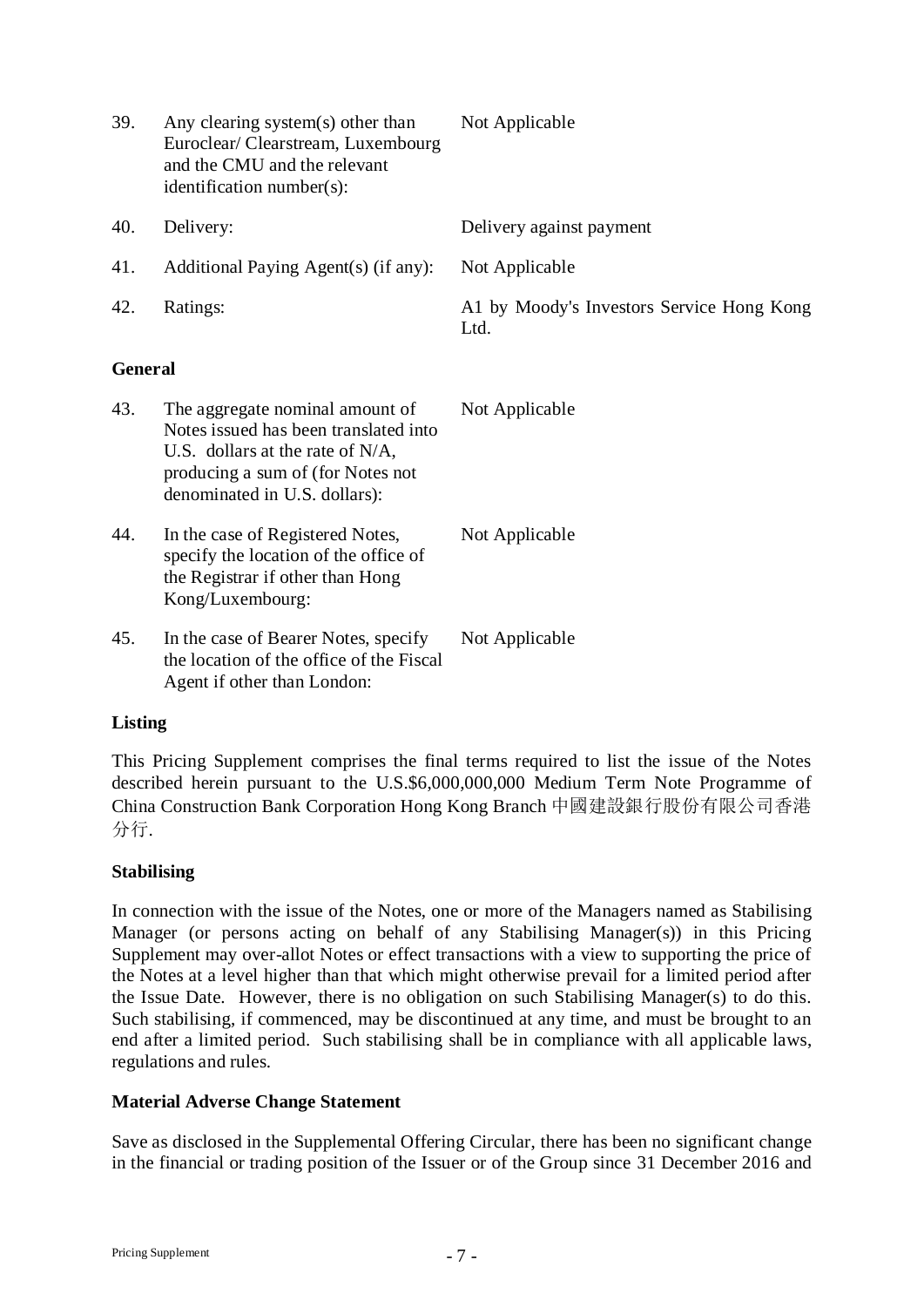no material adverse change in the financial position or prospects of the Issuer or of the Group since 31 December 2016.

### **Responsibility**

The Issuer accepts responsibility for the information contained in this Pricing Supplement.

The Singapore Exchange Securities Trading Limited (the "**SGX-ST**") assumes no responsibility for the correctness of any of the statements made or opinions expressed or reports contained in this Pricing Supplement. The approval in principle from, and the admission of the Notes to the Official List of, the SGX-ST are not to be taken as indications of the merits of the Issuer, its subsidiaries, its associated companies (if any), the Programme or the Notes.

The Dubai Financial Services Authority (the "**DFSA**") does not accept any responsibility for the correctness of any of the statements made or opinions expressed or reports contained in this Pricing Supplement, including the accuracy or completeness of such information. The liability for the content of this Pricing Supplement lies with the Issuer. The DFSA has also not assessed the suitability of the Notes to any particular investor or type of investor. If you do not understand the contents of this Pricing Supplement or are unsure whether the Notes are suitable for your individual investment objectives and circumstances, you should consult an authorised financial adviser.